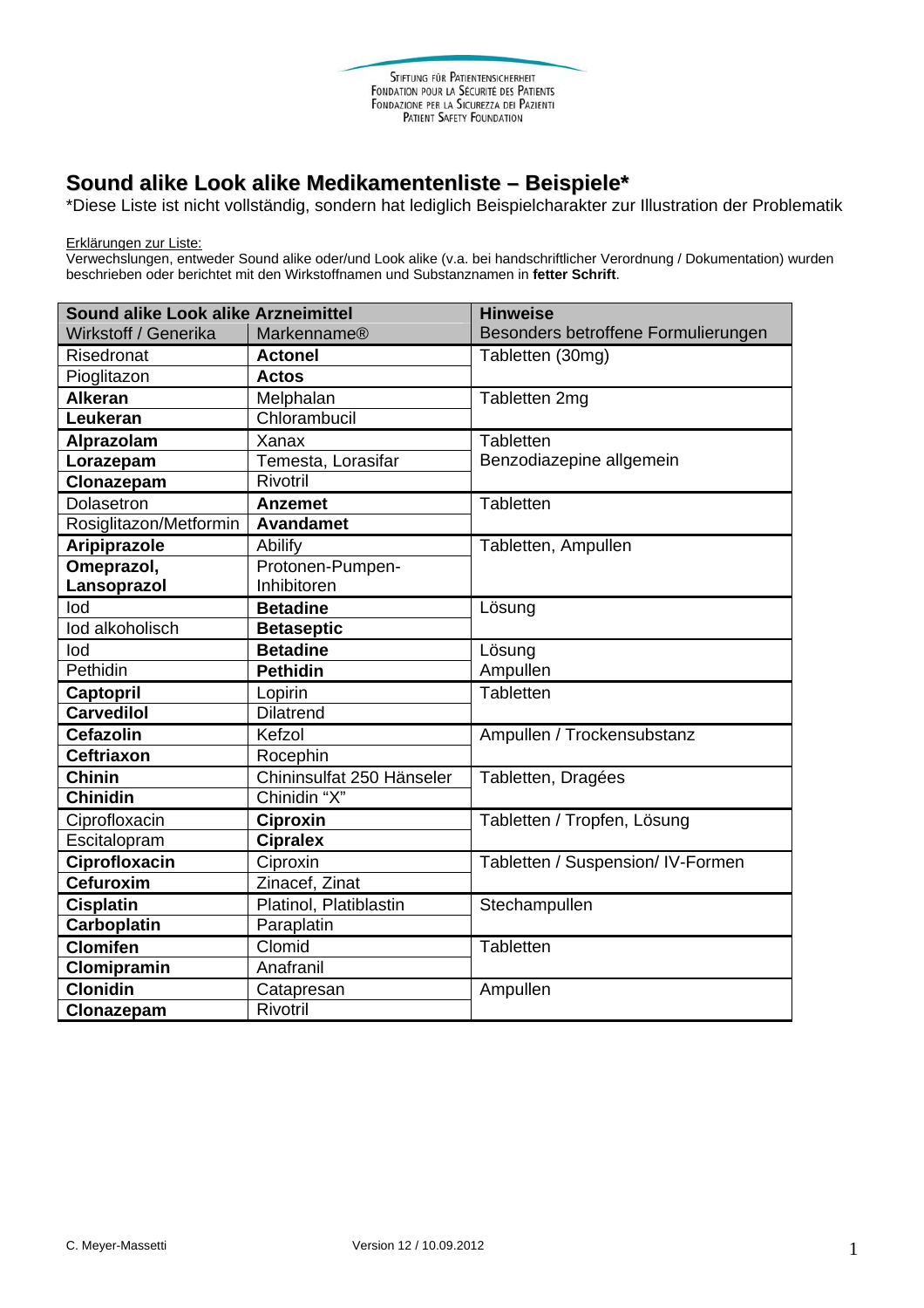STIFTUNG FÜR PATIENTENSICHERHEIT<br>FONDATION POUR LA SÉCURITÉ DES PATIENTS<br>FONDAZIONE PER LA SICUREZZA DEI PAZIENTI<br>PATIENT SAFETY FOUNDATION

| <b>Sound alike Look alike Arzneimittel</b> |                        | <b>Hinweise</b>                     |
|--------------------------------------------|------------------------|-------------------------------------|
| Wirkstoff / Generika                       | <b>Markenname®</b>     | Besonders betroffene Formulierungen |
| <b>Clonidin</b>                            | Catapresan             | Ampullen, Tabletten                 |
| Clomipramin                                | Anafranil              |                                     |
| Codein                                     | <b>Codein Knoll</b>    | Tabletten                           |
| Etodolac                                   | Lodin                  |                                     |
| <b>Cotrimazol</b>                          | Bactrim, Cotrim, Nopil | keine Übereinstimmung               |
| <b>Clotrimazol</b>                         | Canesten, Corisol      |                                     |
| Paracetamol                                | Dafalgan               | keine Übereinstimmung               |
| Paracetamol                                | Perfalgan              |                                     |
| Valsartan                                  | <b>Diovan</b>          | Tabletten                           |
| Oxybutynin                                 | <b>Ditropan</b>        |                                     |
| <b>DOXOrubicin</b>                         | Adriblastin, Caelyx    | Trockensubstanz                     |
| <b>DAUNOrubicin</b>                        | Cerubidine             |                                     |
| <b>Dobutamin</b>                           | <b>Dobutrex</b>        | Ampullen 5mg/ml, 50ml               |
| Dopamin                                    | Dopamin "X"            |                                     |
| <b>Duloxetin</b>                           | Cymbalta               | Kapseln                             |
| <b>Fluoxetin</b>                           | Fluctin / Fluoxim      |                                     |
| <b>EPHEdrin</b>                            | Ephedrin               | Ampullen, 1ml                       |
| <b>EPInephrin</b>                          | Adrenalin              |                                     |
| Esmolol "X", Brevibloc                     | <b>Esmolol</b>         | Ampullen                            |
| <b>Esmeron</b>                             | Rocuronium             |                                     |
| Fentanyl                                   | Fentanyl "X"/Sintenyl  | Ampullen                            |
| <b>Sufentanil</b>                          | Sufenta                |                                     |
| <b>Fluoxetin</b>                           | Fluctin / Fluoxim      | Kapseln                             |
| <b>Paroxetin</b>                           | Deroxat, Paroxat       | Tabletten                           |
| Glipizid                                   | Glibenese              | Tabletten                           |
| Glibenclamid                               | Daonil                 |                                     |
| <b>Gliclazid</b>                           | Diamicron              |                                     |
| Glimepirid                                 | Amaryl, Glimeryl       |                                     |
| Glibornurid                                | <b>Glutril</b>         |                                     |
| Dihydrocodeinon                            | Hydrocodon             | Tabletten 10mg                      |
| Hydrocortison                              | Hydrocortone           |                                     |
| Hydrocodon                                 | Hydrocodon             | <b>Halbierte Tabletten</b>          |
| Chlortalidon                               | <b>Hygroton</b>        |                                     |
| Dihydrocodeinon                            | <b>Hydrocodon</b>      | Tropfen                             |
| Oxycodon                                   | Oxynorm                |                                     |
| Eplerenon                                  | <b>Inspra</b>          | Tabletten                           |
| Tiotropium                                 | <b>Spiriva</b>         | Kapseln zur Inhalation              |
| Sitagliptin & Metformin                    | <b>Janumet</b>         | <b>Tabletten</b>                    |
| Sitagliptin                                | Januvia                |                                     |
| Sitagliptin & Metformin                    | <b>Janumet</b>         | Tabletten                           |
| Carbidopa &                                | <b>Sinemet</b>         |                                     |
| Levodopa                                   |                        |                                     |
| Lopinavir & Retonavir                      | <b>Kaletra</b>         | Tabletten, Lösung / Sirup           |
| Levetiracetam                              | Keppra                 |                                     |
| Lamivudin                                  | 3TC, in Combivir       | Tabletten                           |
| Lamotrigin                                 | Lamictal               |                                     |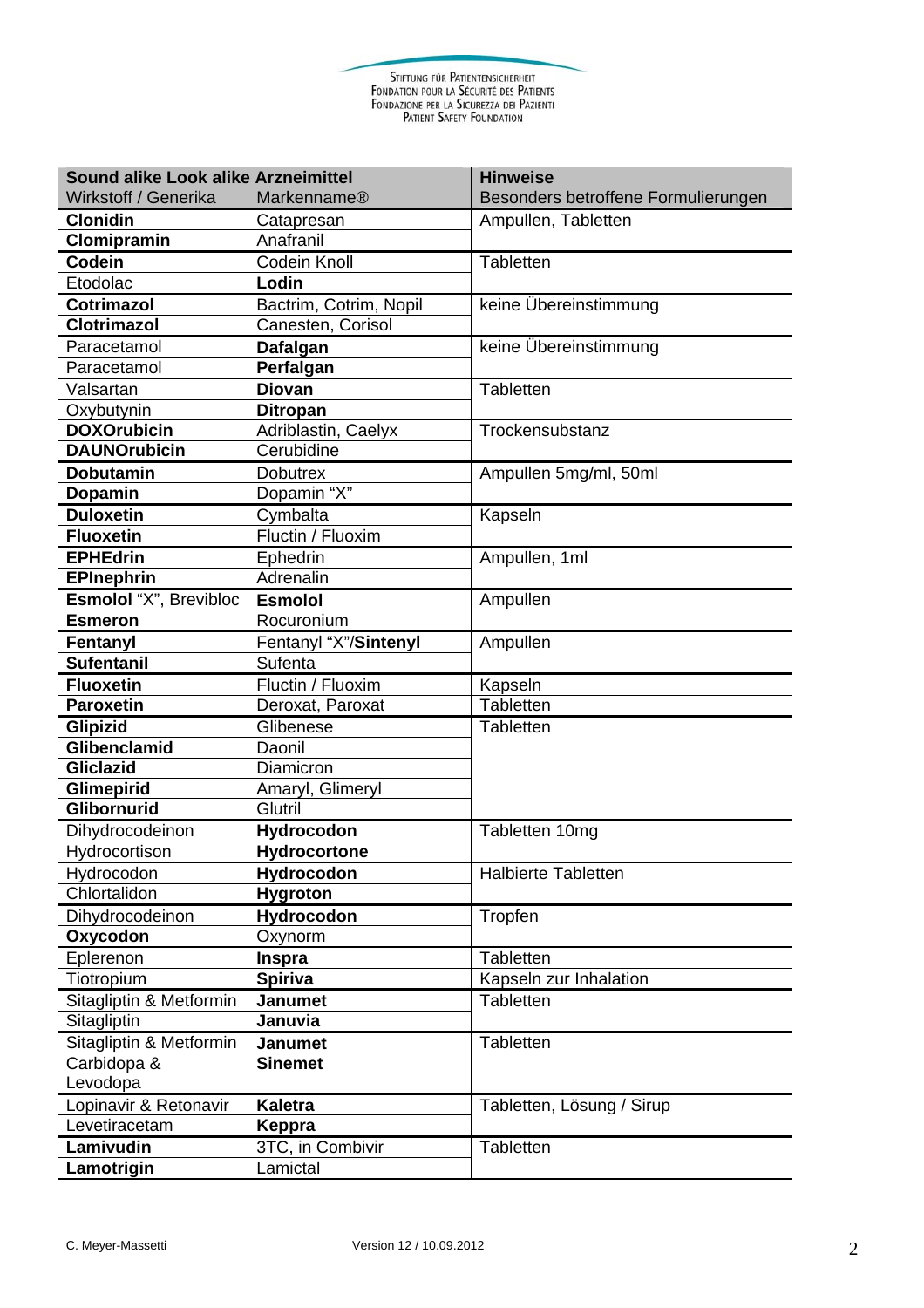STIFTUNG FÜR PATIENTENSICHERHEIT<br>FONDATION POUR LA SÉCURITÉ DES PATIENTS<br>FONDAZIONE PER LA SICUREZZA DEI PAZIENTI<br>PATIENT SAFETY FOUNDATION

| Sound alike Look alike Arzneimittel |                        | <b>Hinweise</b>                     |
|-------------------------------------|------------------------|-------------------------------------|
| Wirkstoff / Generika                | <b>Markenname®</b>     | Besonders betroffene Formulierungen |
| Chlorambucil                        | Leukeran               | <b>Tabletten</b>                    |
| Folinsäure                          | Leucovorin             |                                     |
| Levodopa, Benserazid                | <b>Madopar</b>         | Tabletten ungeblistert (Bulk)       |
| Phenprocoumon                       | <b>Marcoumar</b>       |                                     |
| <b>Metformin</b>                    | Glucophage, Metfin     | Tabletten                           |
| <b>Metronidazol</b>                 | Flagyl, Arilin         |                                     |
| <b>Morphin</b>                      | MST, Sevredol, Kapanol | <b>Tabletten</b>                    |
| Hydromorphon                        | Palladon               | Kapseln                             |
| Tropisetron                         | <b>Navoban</b>         | Ampullen                            |
| Nalbuphin                           | <b>Nalbuphin Orpha</b> |                                     |
| Prednison                           | Prednison "X"          | Tabletten                           |
| Prednisolon                         | Prednisolon "X"        |                                     |
| 6-Mercaptopurin                     | <b>Puri-Nethol</b>     | Tabletten                           |
| Propylthiouracil                    | Propycil               |                                     |
| Galantamin                          | Reminyl                | Kapseln                             |
| Glimepirid                          | Amaryl                 | Tabletten                           |
| Zidovudin                           | Retrovir               | Kapseln, Sirup, Tabletten           |
| <b>Ritonavir</b>                    | Norvir, Kaletra        |                                     |
| Ciclosporin                         | Sandimmun              | Ampullen                            |
| Certoparin                          | Sandoparin             | Fertigspritzen                      |
| Octreotid                           | <b>Sandostatin</b>     | Stech- / Ampullen                   |
| <b>Rituximab</b>                    | MabThera               | Stechampullen                       |
| <b>Infliximab</b>                   | Remicade               | Trockenampullen                     |
| Citalopram                          | Seropram               | Tabletten 20mg                      |
| Pravastatin                         | Selipran               |                                     |
| Hydrocortison                       | <b>Solu-Cortef</b>     | Trockenampullen                     |
| Methylprednisolon                   | Solu-Medrol            |                                     |
| Ketorolac                           | <b>Toradol</b>         | Tabletten, Ampullen                 |
| Thiethylperazin                     | <b>Torecan</b>         | Dragées, Ampullen                   |
| <b>Trazodon</b>                     | <b>Trittico</b>        | Tabletten                           |
| <b>Tramadol</b>                     | Tramal                 |                                     |
| Labetalol                           | <b>Trandate</b>        | Tabletten 100mg                     |
| Tramadol                            | <b>Tramal retard</b>   |                                     |
| <b>Valaciclovir</b>                 | <b>Valtrex</b>         | Tabletten                           |
| Valganciclovir                      | Valcyte                |                                     |
| <b>VinCRIStin</b>                   | Oncovin                | Stechampullen                       |
| <b>VinBLAStin</b>                   | Velbe                  | Trockenampullen                     |
| <b>Nevirapin</b>                    | <b>Viramune</b>        | Tabletten                           |
| Nelfinavir                          | <b>Viracept</b>        |                                     |
| Rivaroxaban                         | <b>Xarelto</b>         | Tabletten 10mg                      |
| Alfuzosin                           | Xatral uno             |                                     |
| Cetirizin                           | <b>ZYRtec</b>          | Tabletten                           |
| Olanzapin                           | <b>ZYPRexa</b>         |                                     |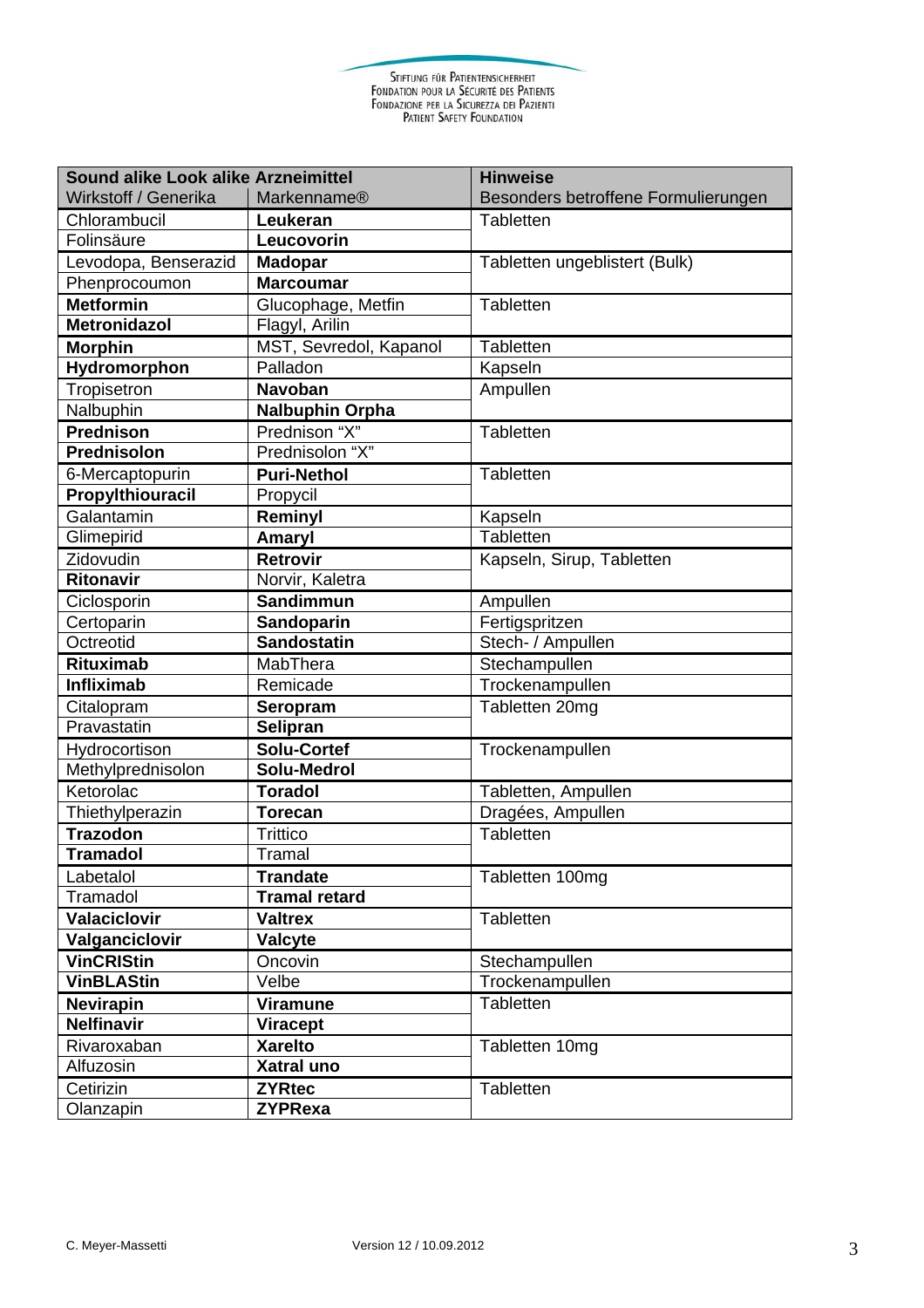## **Vorsicht auch bei:**

- Selber aufgezogenen Spritzen / vorbereitete Infusionen: IMMER genau beschriften
- Arzneimitteln mit mehreren Dosierungen in identischer / ähnlicher Verpackung:
	- MST® Tabletten 10mg, 30mg, 60mg
	- Truxal® Tabletten 15mg und 50mg
	- Droperidol Ampullen 1mg/2ml und 5mg/2ml
- Retard-Formen und schnell-wirksame Formen
- Efexor® und Efexor ER®
- Impfstoffe
	- Kombi- vs. Mono-Präparate
	- Kinder- vs. Erwachsenen-Dosierungen
	- Breite Palette an galenischen Formen:
	- Voltaren®: orale Formen (rapid, retard), div. Dosierungen, Supp. Tropfen, Emulgel, Augentropfen
- Ähnlich aussehenden Desinfektionsmittel-Behältnissen (z.B. Octenisept® / Kodan®)

Prävalenz (mündliche Information AdkA): 20%

- Sound alike: 9%<br>- Look alike: 11%
- Look alike: